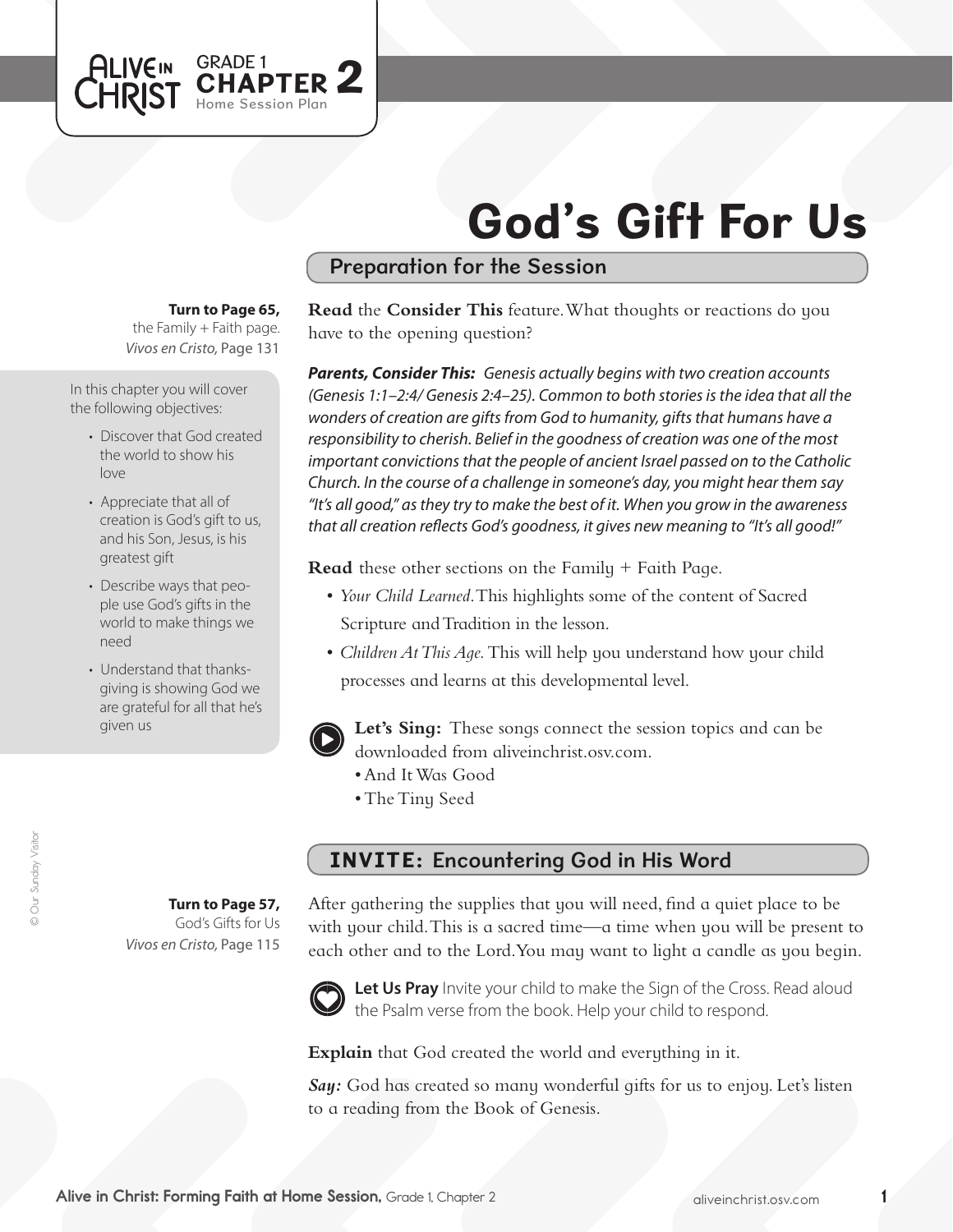**Guide** your child through the Preparing for God's Word Ritual you learned in the Introduction Session or play Track 1 of the Songs of Scripture CD.

- Proclaim God's Word in the Parchment Paper box on the page.
- Maintain several moments of silence.
- Ask: What did you hear God say to you today?

**Invite** your child to respond and also share what you heard.

Now, look at the *What Do You Wonder?* box.

*Say:* God gives us many different kinds of gifts for us to see and to enjoy as well as to give us life.

**Invite** your child to respond to the questions. Ask what else she/he might wonder about God's creation and how God thought of so many different things.

### DISCOVER: Learning God's Truth

**Turn to Page 58,**

Gifts from God *Vivos en Cristo,* Page 117

Point to the Catholic Faith Words box. Ask your child to find the word that begins with the letter "J." Write the name "Jesus" on an index card. Have your child look at and say his name.Ask him/her to listen for the word Jesus when you read.Tell him/her to stand at the name of Jesus.

**Read** "Gifts from God" to your child.

*Ask***:**What is the greatest gift God gave us?What are some of the other gifts God gave us?

**Share** that God gives us the gift of the world and all that is good in it.

**Using** an index card, review the Catholic FaithWord **Jesus** and teach the word **praise**.



Point out the directions to the gold-star activity and read them. Have your child work to complete the activity.

**Summarize** the paragraph to prepare for the Scripture story.



**Proclaim** "The Story of Creation."

**Tell** your child you are going to play a game. He or she should think of something good in God's world that they can act out for you.After you guess what their gift is, then you can act out something God has made. Do this several times.

**Emphasize** that the whole world and everything in it is God's gift to us.

**Turn to Page 59,** God Made the World *Vivos en Cristo,* Page 119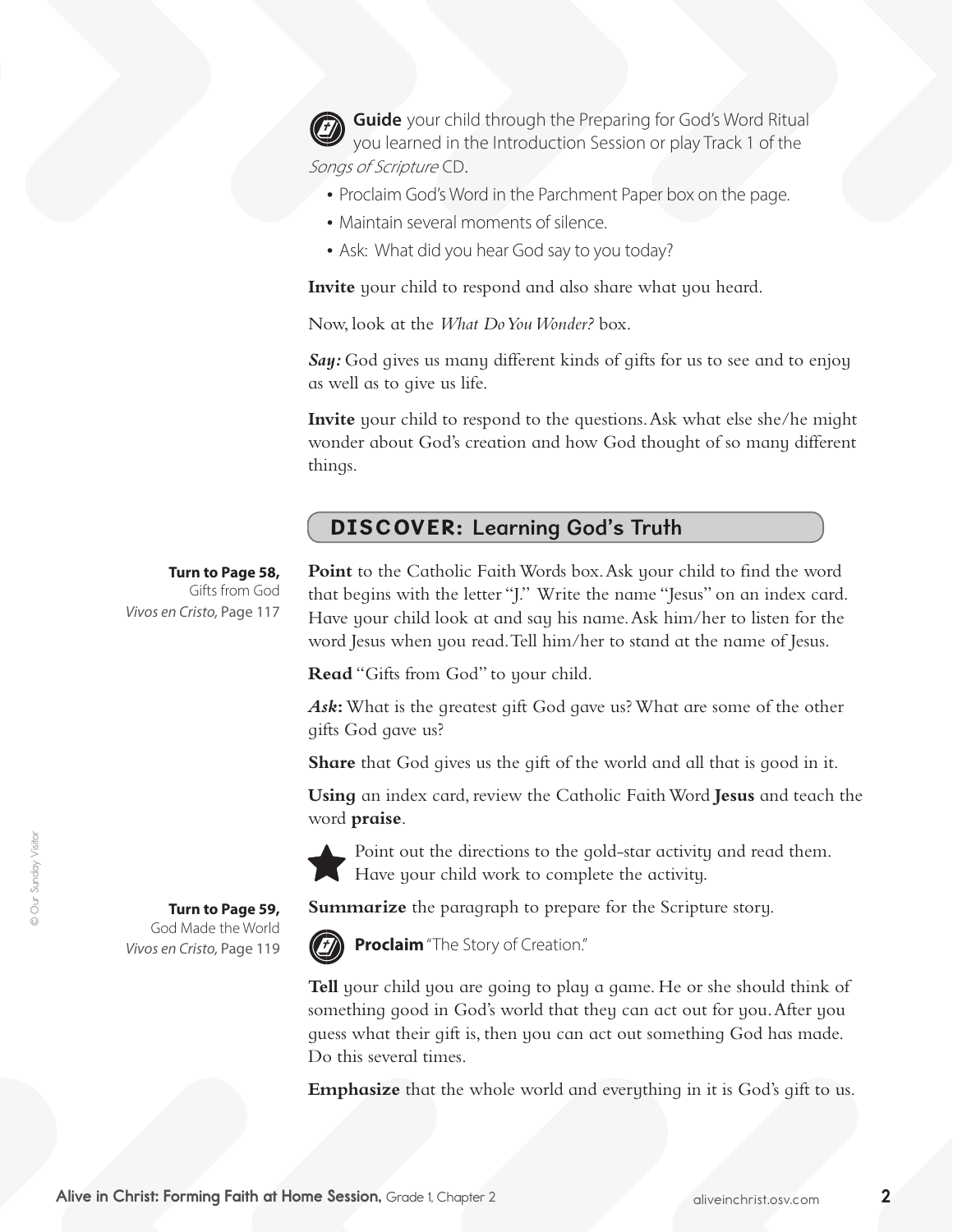**Turn to Page 60,** Made to Help Us *Vivos en Cristo,* Page 121

Read aloud "Made to Help Us."

**Emphasize** that God gave us everything we need to live and be happy.

Read aloud the directions to the gold-star activity. Then read the chart aloud together. Share with your child several people in your life that make you happy.Tell the reasons why. Include people your child knows but some he/she does not know.Ask him/her to share some with you.

**Remind** your child that God gives us people to love and care for us and to be our friends.

**Read** aloud the first paragraph.

**Introduce** the word **thanksgiving** from the Catholic Faith Word box.

**Read** through the list of ways we can tell God thank you.After each sentence, discuss ways in which your family can remember to live these simple steps to holiness.

**Turn** to Grace After Meals on page 318 of the Our Catholic Tradition reference section in the back of the Student Book for an example of a prayer of thanksgiving.



**Read** aloud the directions to the activity. Direct your child to do the activity.

*Parents, Consider This: Sharing food with others is not only a function of survival but a way we connect with one another. Food feeds our bodies and our souls. Food can be a daily reminder that everything in our lives is a gift—the food we eat, the people that surround us. One of the most basic forms of thanksgiving is the prayer before meals. This prayer is a simple practice to help us become aware of God's gracious gifts. Make a family commitment to pray before you eat no matter where you are.*

**Read** aloud the first paragraph.

Ask: How do people use the things God made? (Answers may include we use trees to build homes, we use people to care for us, we use plants and animals for food.)

**Read** the second paragraph aloud. Then read the caption under each picture. Pause after each caption to make sure your child understands the sequence of changing natural substances into prepared food.

**Turn to Page 61,**  Thank God *Vivos en Cristo,* Page 123

© Our Sunday Visitor © Our Sunday Visitor

**Turn to Page 52,**  Our Catholic Life

*Vivos en Cristo,* Page 105